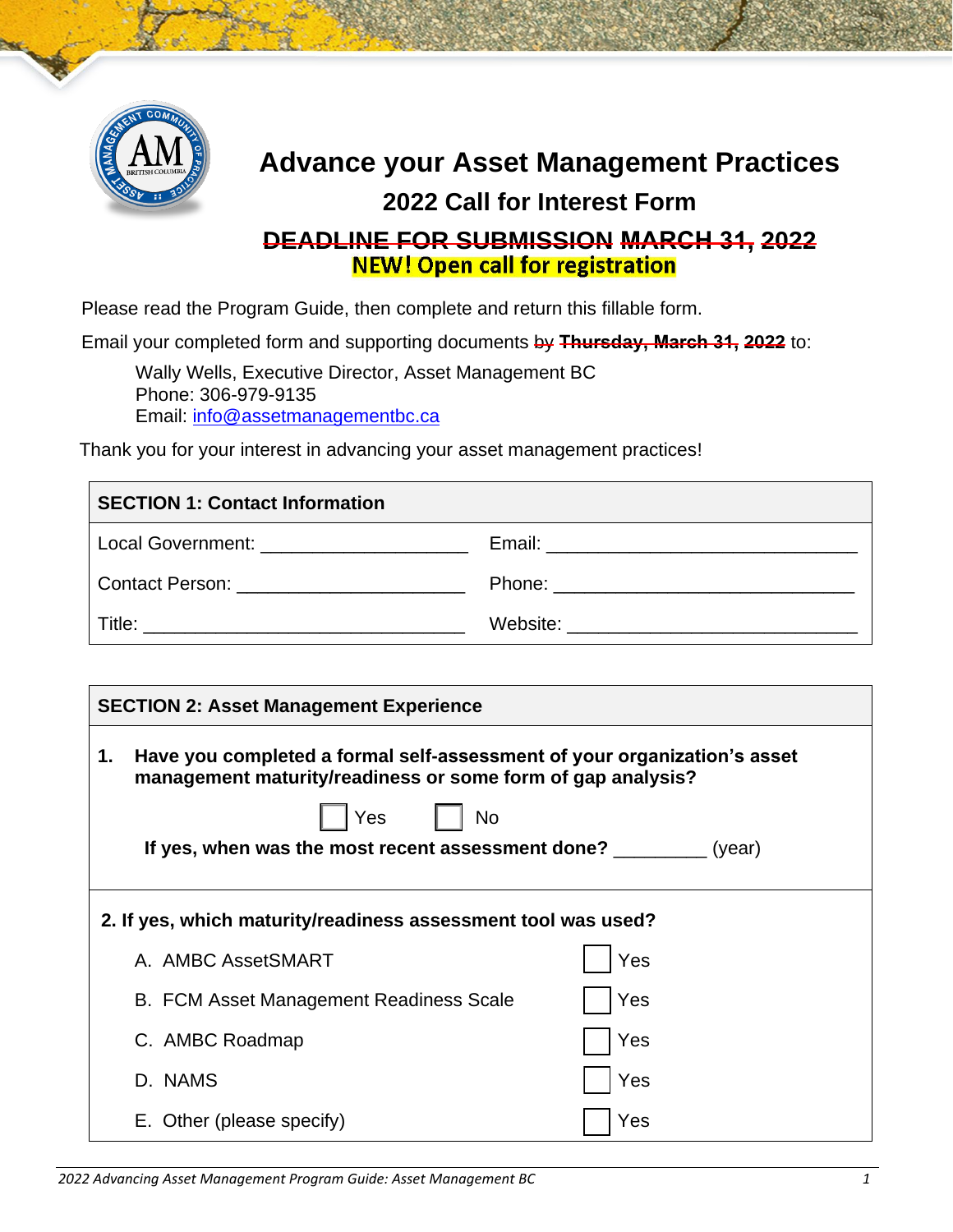| How would you assess your organization's current level of asset management?<br>3.                                   |  |  |  |  |
|---------------------------------------------------------------------------------------------------------------------|--|--|--|--|
| Advanced<br>Beginner<br>Intermediate                                                                                |  |  |  |  |
| Which option are you interested in? You may select more than one.<br>4.                                             |  |  |  |  |
| A. Working with your Levels of Service: Technical Assistance<br>Yes                                                 |  |  |  |  |
| B. Operationalizing Asset Management: Technical Assistance<br>Yes                                                   |  |  |  |  |
| 5.<br>The following information will be helpful for evaluation and selection of<br>participants:                    |  |  |  |  |
| What are some of the challenges you are having when it comes to advancing your<br>a)<br>asset management practices? |  |  |  |  |
|                                                                                                                     |  |  |  |  |
| What are some of the successes you've had when it comes to advancing your asset<br>b)<br>management practices?      |  |  |  |  |
|                                                                                                                     |  |  |  |  |